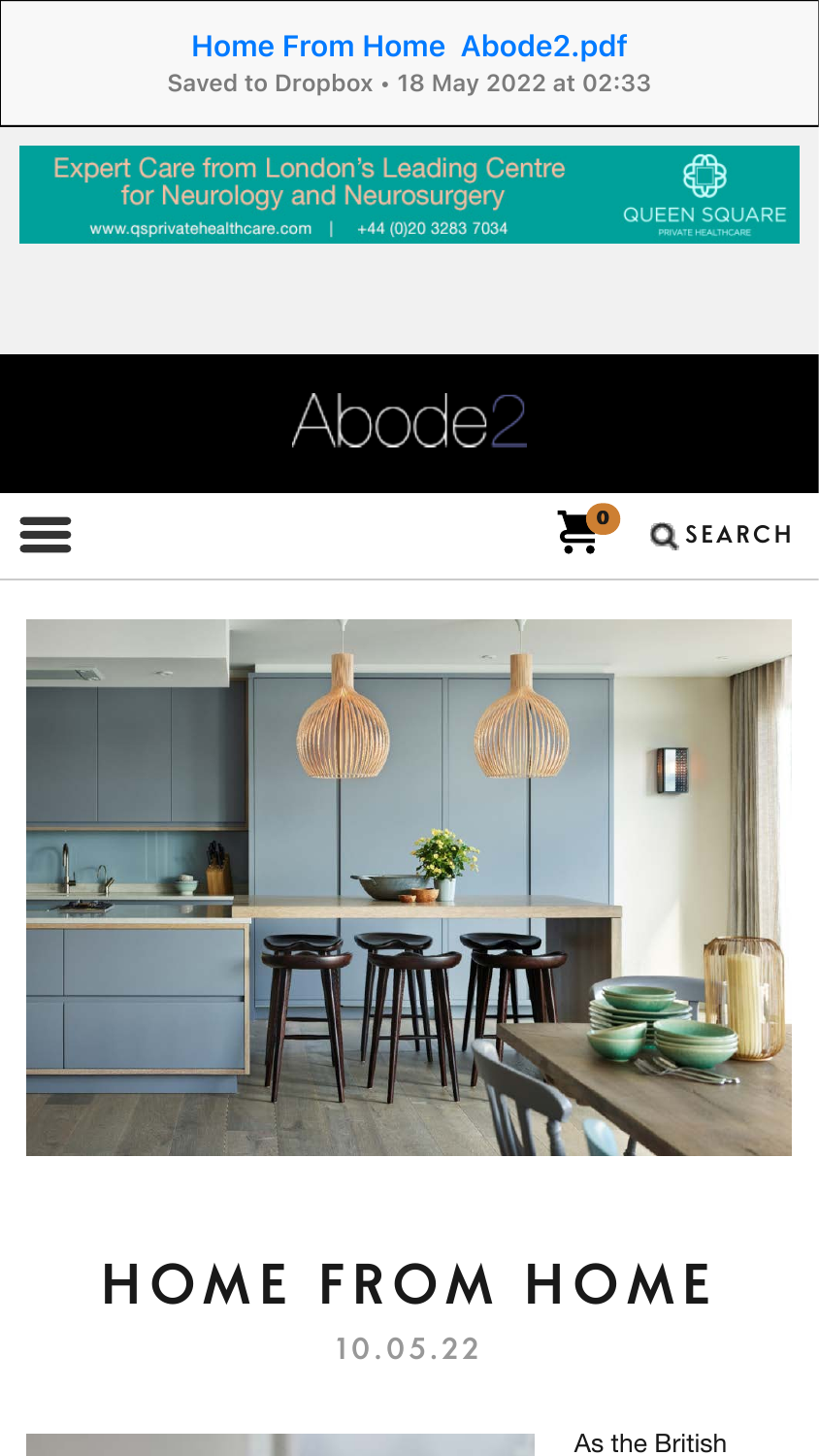#### Summer begins, it



#### heralds th[e d](http://www.pinterest.com/abode2/)a[wn](https://instagram.com/abodetwo) film  $\mathbf{y}$   $\mathbf{\rho}$

Season' across the UK. L-J Andrew talks **Manuela** Hamilford, Founder & Creative Director of Hamilford Design, to discover how to keep a holiday home fresh, stylish and, most importantly, homely

# **Do you find people tend to take a different design inspiration in a second home?**

Initially, not entirely. People can be creatures of habit, and they know which design styles they appreciate. However, as a designer, they quickly learn to trust you and allow you to guide them through the process.

I always visit my client's main home to gain ideas for how their second home should look. In my opinion, a second home should reflect elements of their primary residence, to ensure they feel comfortable in this space, but also include exciting new aspects, which helps to create a sense of escapism and relaxation. With a second home, you must look forward to visiting each time, so it's essential to enjoy every inch of the space.

It's also a key priority to understand why type of home it may be, as this can change how you design the home. For example, a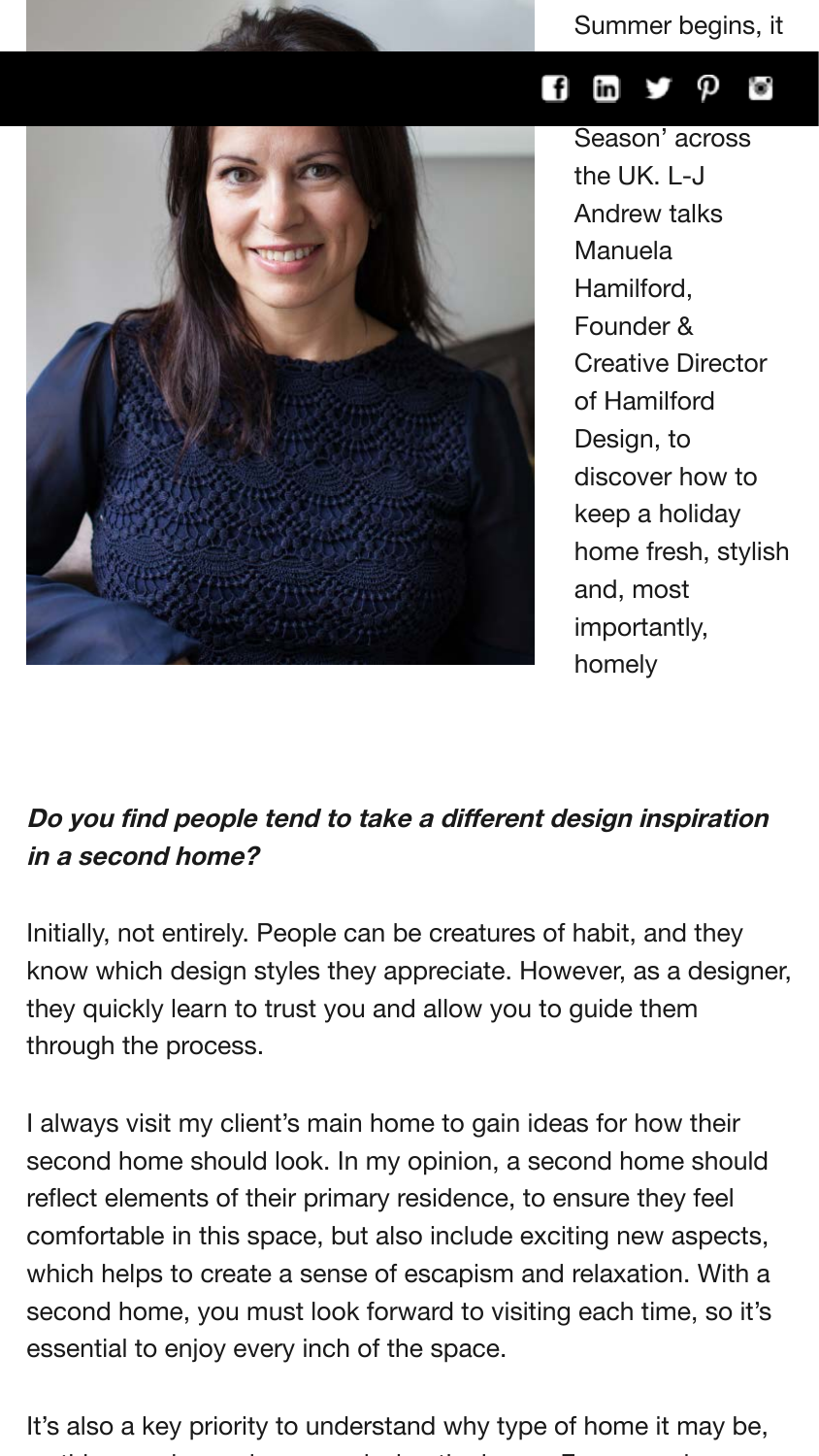as this can change how you design the home. For example, a home used for the summer may need a lighter colour palette of yellows and whites and a focus on outdoor entertainment spaces, whereas a home for the winter will need a richer colour scheme of reds and browns, thicker fabrics, and a sophisticated indoor dining room. A home for the whole year round will need to be a clever combination of the two – a vacation home in the countryside will need to be adept for bare feet in summer and muddy wellies in winter.



[The Bohemian Retreat, Lakes By Yoo, The Cotswolds, UK](https://www.abode2.com/wp-content/uploads/2022/05/Home-From-Home-7.png)

#### **Is there a common theme or trend you have noticed when designing for second homes?**

In a second home, it can often be all about entertaining and accommodating as many people as possible. My clients are always mindful of how they can fit as much as possible into the space to accommodate and entertain in the initial planning stages, so we see a lot of bunk beds and outdoor entertaining areas with pizza ovens and fire pits. Many of my clients also prefer large kitchens and an open plan living area for this reason, as entertaining is ideal in a grander, multi-functional space.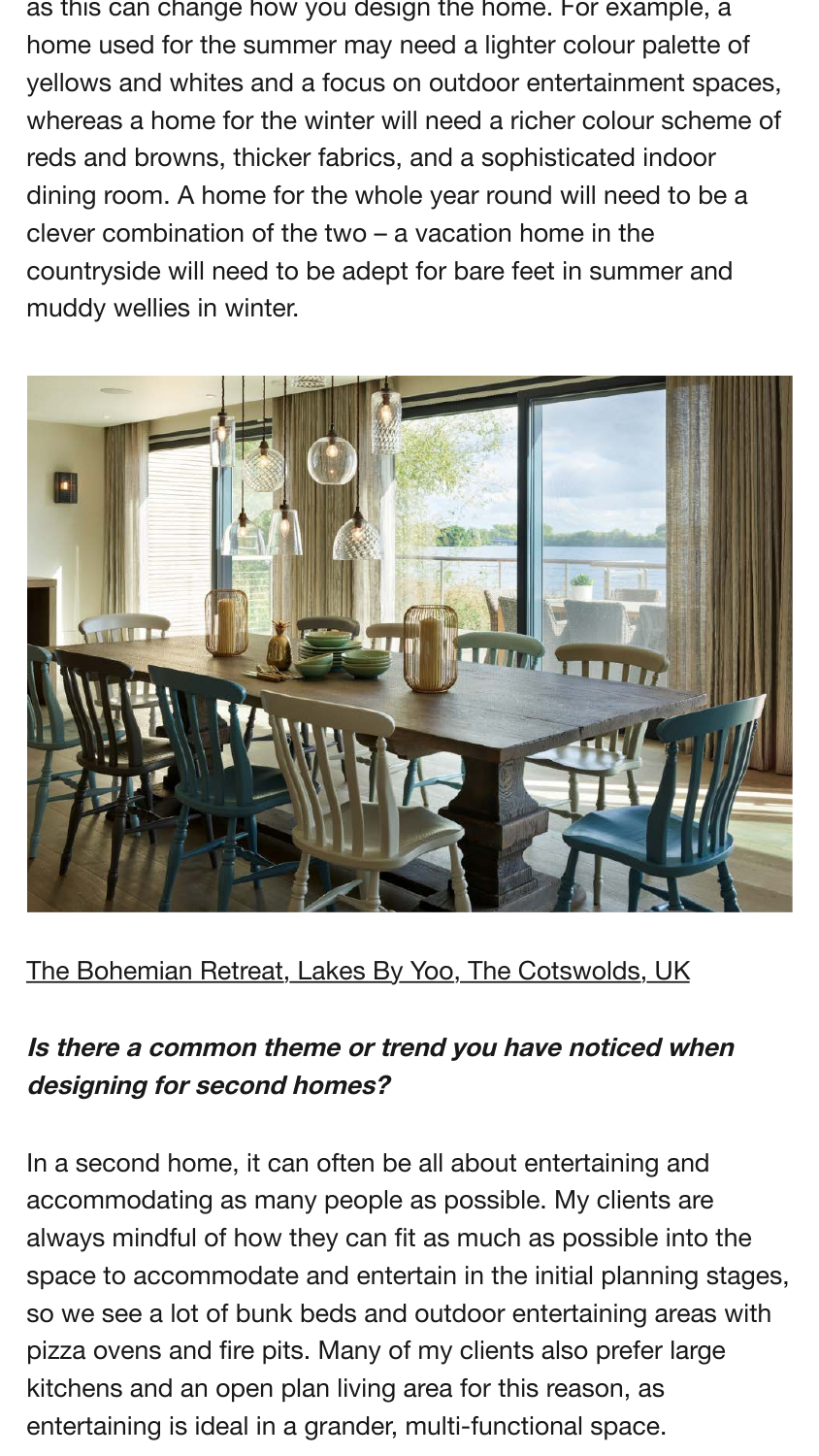Boot rooms are also a key trend in the countryside – as time is spent on idyllic walks, a luxurious little space in the home to leave muddy shoes and to dry off wet dogs can be essential.



[The Pool House, Lakes By Yoo, The Cotswolds, UK](https://www.abode2.com/wp-content/uploads/2022/05/Home-From-Home-1.png)

# **How much inspiration do you take from the surrounding area in your designs?**

We take so much inspiration from the stunning surroundings of our second homes. For instance, in The Cotswolds, the cosy countryside look is not merely an aesthetic, it represents part of the lifestyle. It's vital that the vibe of the countryside comes into the homes, and we often achieve this by using a colour palette of earth tones, tartan fabrics, and wood flooring. In a home in The Hamptons, we also mimic the easy and relaxed lifestyle within the interiors. Obviously blue and white colour schemes are utilised, but we also ensure that the layout remains spacious and airy.

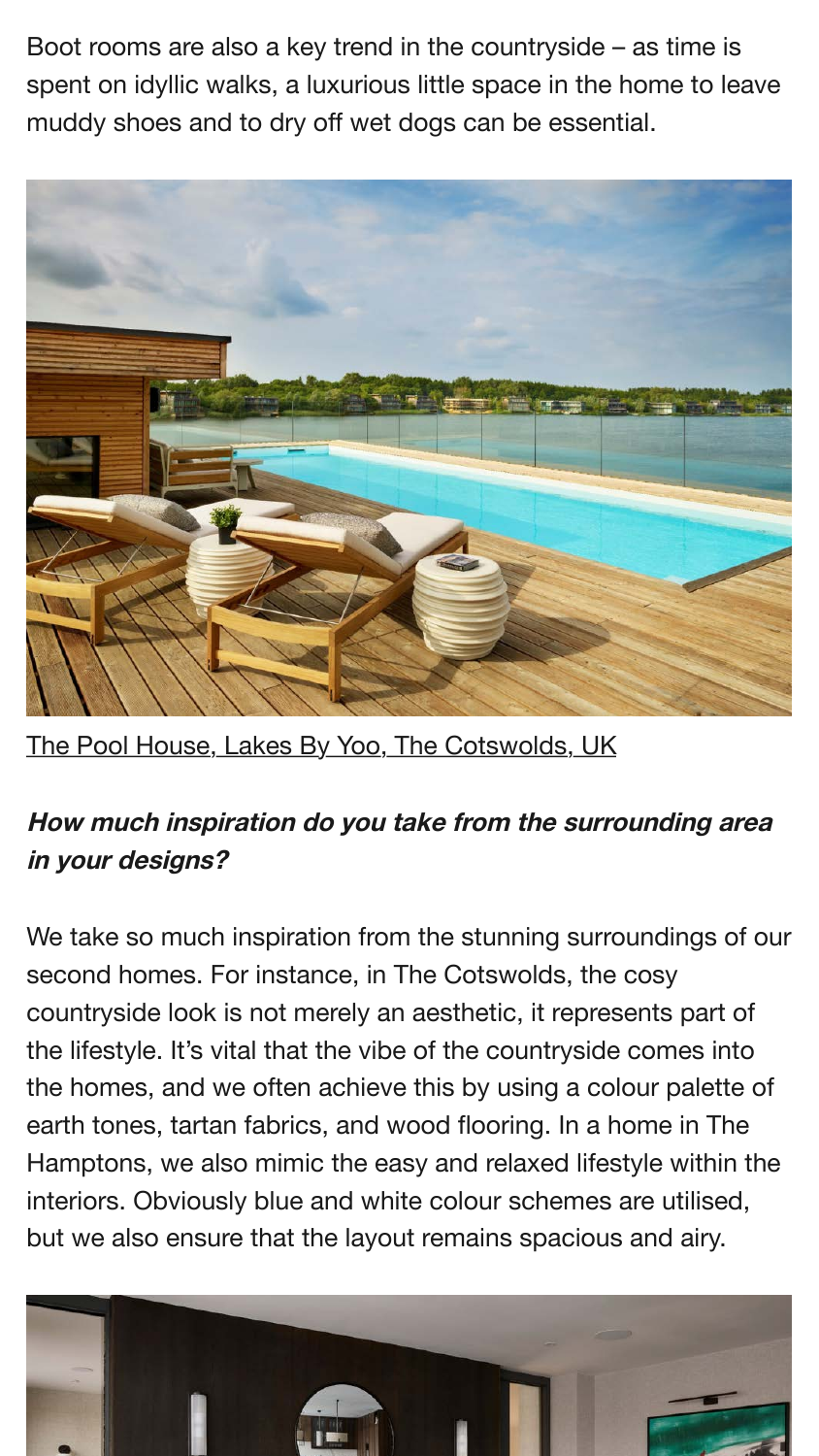

[Arcadian Lodge, Lakes By Yoo, The Cotswold, UK](https://www.abode2.com/wp-content/uploads/2022/05/Home-From-Home-4.png)

#### **How important is the sense of a 'Home from Home'?**

I always build strong relationships with my clients to determine how creative they want to be with the design, but I also emphasise to them that the concept of 'home from home' is so important, as you must feel like you can always connect to your space. When interior designing a second home, there is a strong degree of creating a heavenly escape and a new environment, but there should always be familiar elements to provide a sense of comfort.



[The Pool House, Lakes By Yoo, The Cotswold, UK](https://www.abode2.com/wp-content/uploads/2022/05/Home-From-Home-5.png)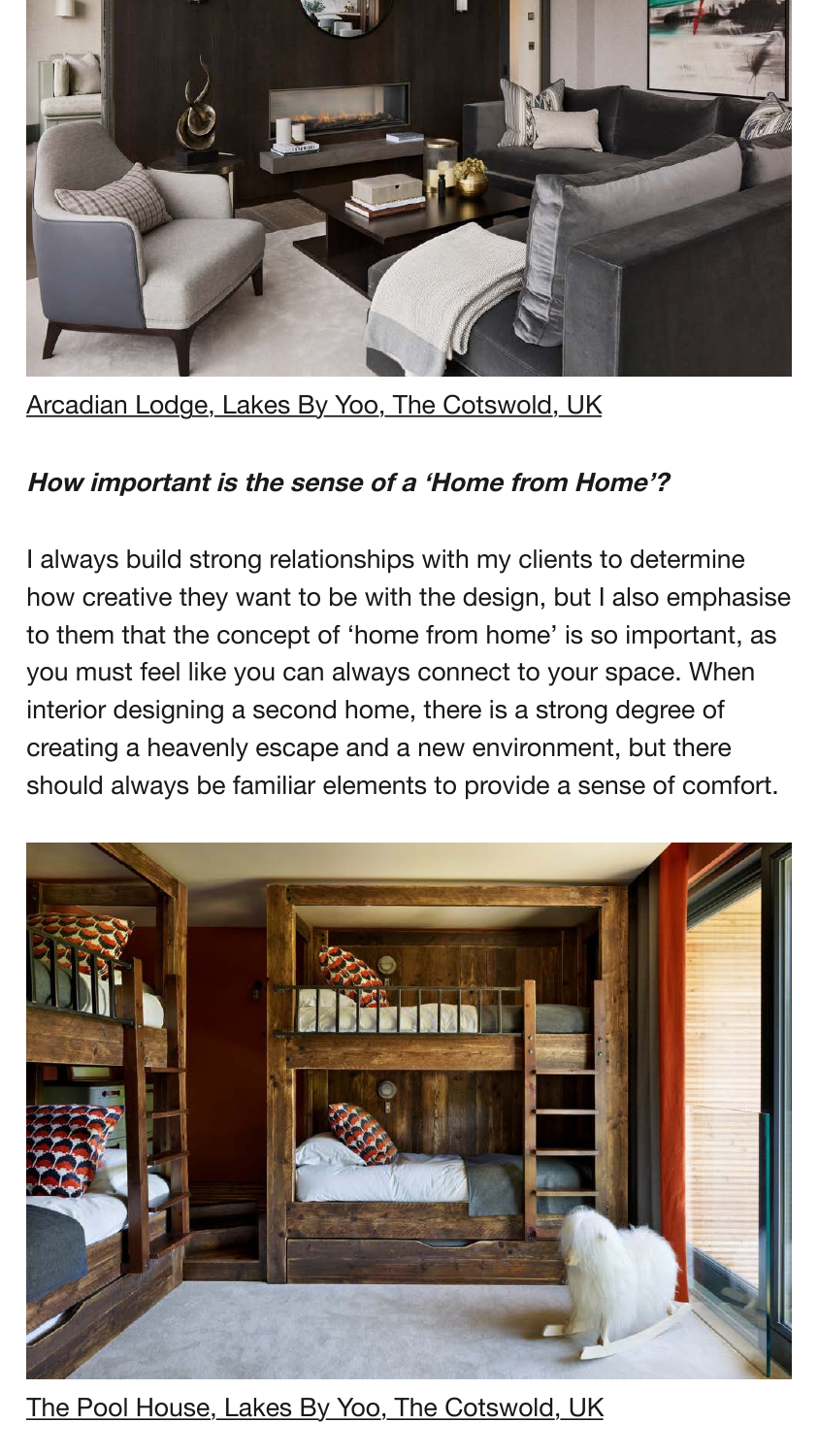#### **Tell us about a design that has stuck with you**

Definitely The Pool House, which was a project I completed a few years ago at the Lakes by Yoo in The Cotswolds. It is the only house with a pool on the roof on the private estate, which posed a few structural challenges throughout the build, but produced an incredible result. The pool location now benefits from the stunning surrounding lakeside views, and the client was also very pleased that we met the brief of the home, whilst maintaining a contemporary style with a cosy countryside feel throughout.

Additionally, The Bohemian Retreat, also at the Lakes by Yoo, was a memorable project for me and my team. This property was 7,000 sq ft, and the client was keen to weave Moroccan influences into the design. We did this by including bold pattern on fabrics and tiles, and using bright and warm tones of blue, green and white with dark wood in the communal living spaces.



[The Bohemian Retreat, Lakes By Yoo, The Cotswolds, UK](https://www.abode2.com/wp-content/uploads/2022/05/Home-From-Home-6.png)

<https://www.hamilforddesign.com/>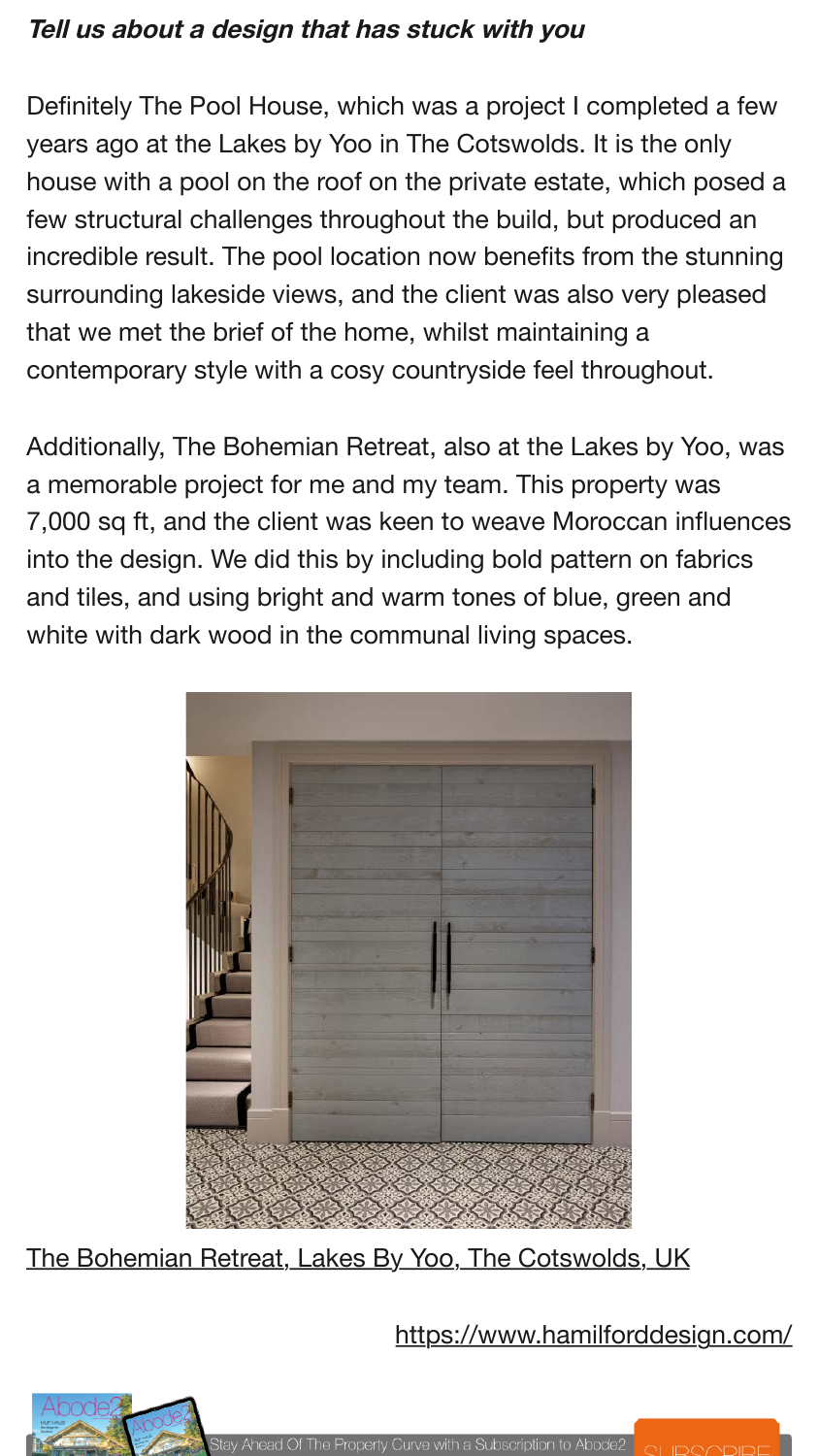

# **CATEGORIES**

# [A2 EXCLUSIVE](https://www.abode2.com/category/a2-exclusive/)

### [ABODE EXPERTS](https://www.abode2.com/category/abode-experts/)

### [ABODE INTELLIGENCE](https://www.abode2.com/category/abode-intelligence/)

# [ALTERNATIVE INVESTMENTS](https://www.abode2.com/category/alternative-investments/)

#### [COOL BRITANNIA](https://www.abode2.com/category/cool-britania/)

#### [DESIGN AND INTERIORS](https://www.abode2.com/category/design-and-interiors/)

# [DESIGN BLOG](https://www.abode2.com/category/blog/interior-blog/)

#### [EDUCATION](https://www.abode2.com/category/education/)

#### [EVENTS](https://www.abode2.com/category/events/)

# [FINANCE AND LEGAL](https://www.abode2.com/category/finance-and-legal/)

#### [HEALTH & WELL-BEING](https://www.abode2.com/category/health-and-well-being/)

[PORTUGAL & SPAIN](https://www.abode2.com/category/portugal-spain/)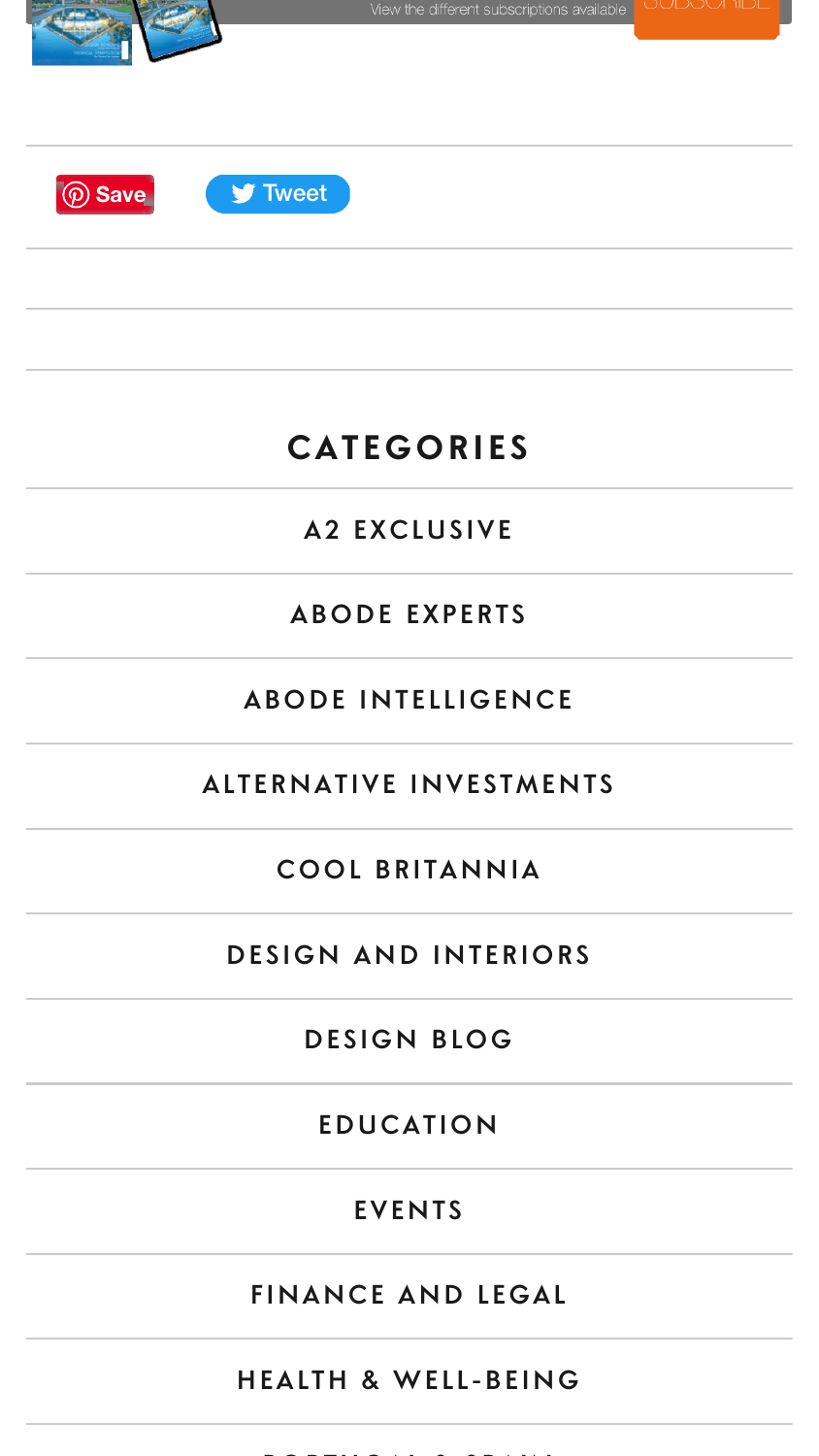#### [PORTUGAL & SPAIN](https://www.abode2.com/category/portugal-spain/)

#### [PRIVATE HEALTH](https://www.abode2.com/category/private-health/)

#### [PROPERTY SHOWCASE](https://www.abode2.com/category/property-showcase/)

#### [RESIDENTIAL BLOG](https://www.abode2.com/category/blog/residential-blog/)

#### [RETIRE IN STYLE](https://www.abode2.com/category/retire-in-style/)

#### [SKI](https://www.abode2.com/category/ski/)

#### [SPORTING ESTATES](https://www.abode2.com/category/sporting-estates/)

#### [TRAVEL](https://www.abode2.com/category/travel/)

#### [TRENDING](https://www.abode2.com/category/trending/)

#### [WATERFRONT LIVING](https://www.abode2.com/category/waterfront-living/)

#### [WHAT'S HOT](https://www.abode2.com/category/whats-hot/)

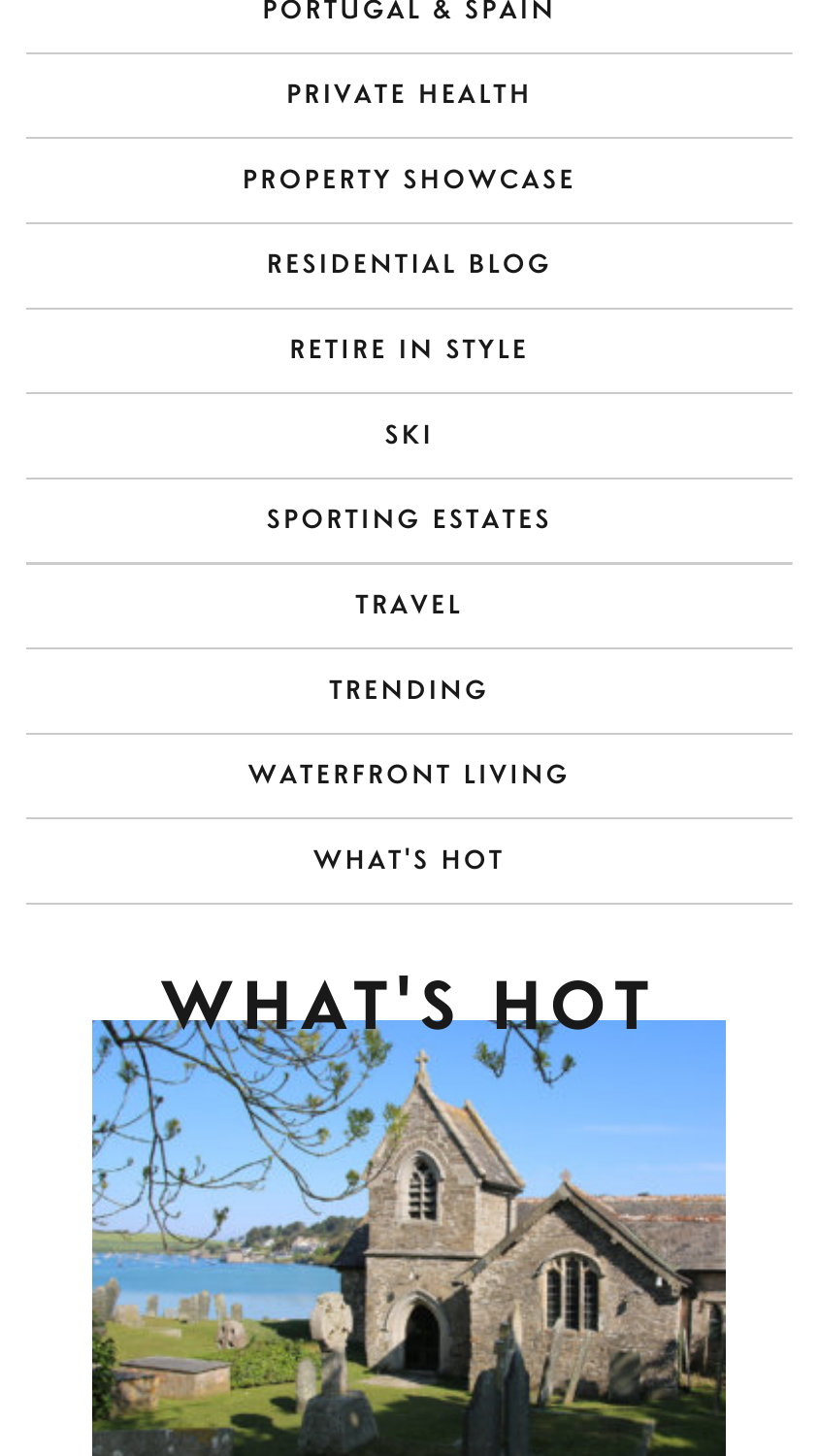[IN ROCK](https://www.abode2.com/in-rock/)

26.04.22

#### [IN PORT ISAAC](https://www.abode2.com/in-port-isaac/)

26.04.22



# **TWEET**

RT @PisarskiRichard: Honoured to have been able to contribute at last weeks Abode2 event, sharing how @MayoClinicUK helps with Individual a…

[\(ABOUT 8 DAYS AGO\)](http://twitter.com/AbodeTwo/statuses/1523659236219236354)

Property of The Week: Lancer Square Lancer Square is a boutique mixed-use development taking prime position in the…

https://t.co/Ob2g66bGj5

[\(ABOUT 8 DAYS AGO\)](http://twitter.com/AbodeTwo/statuses/1523604596605792259)